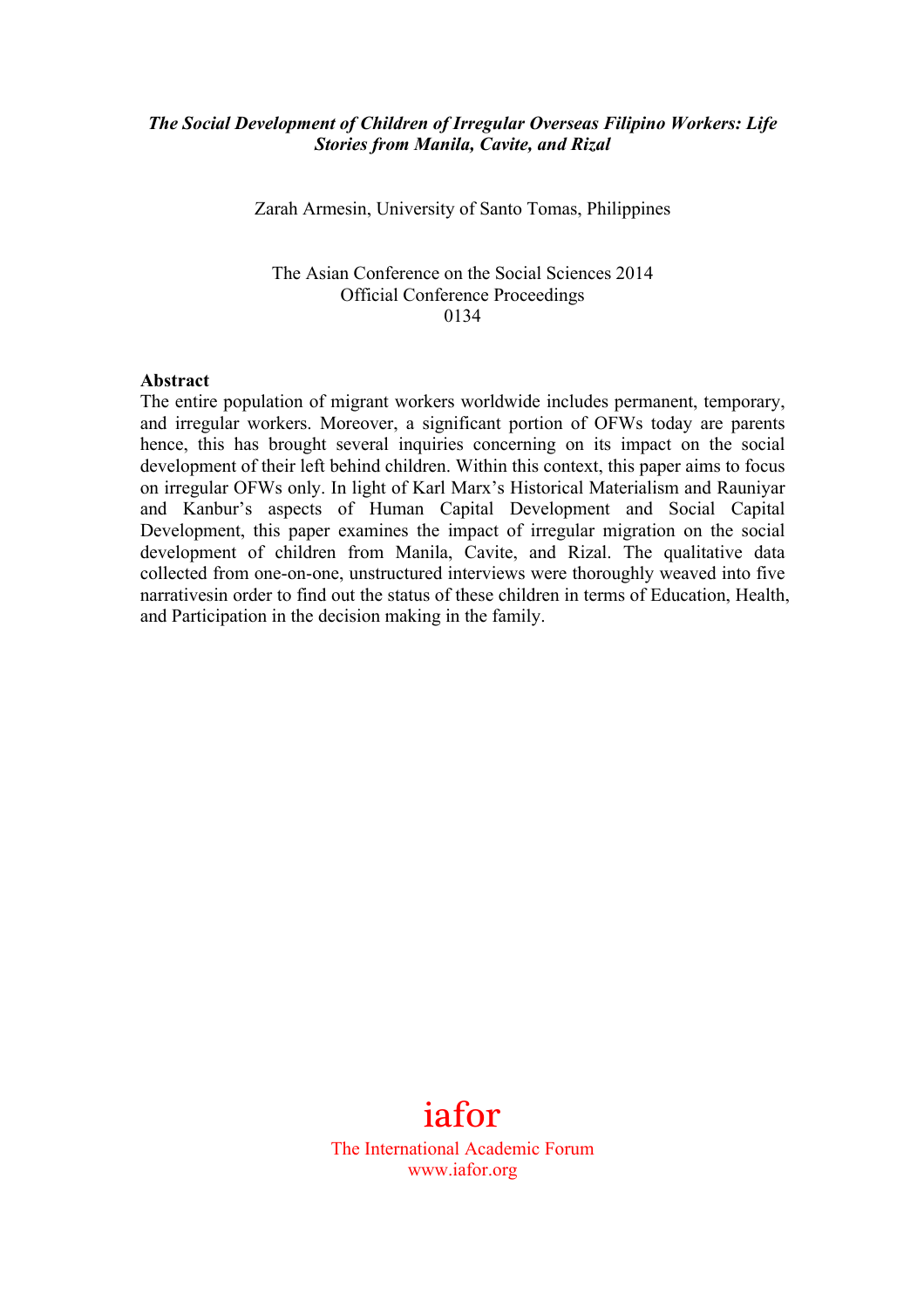#### **Introduction**

International migration has become a fundamental feature of globalization and has perpetuated mostly in developing countries such as the Philippines. As an outcome of this, the country is considered to have the most number of migrant workers (Chia, 2007) distributed in more than 190 countries around the world (Custodio & Ang, 2012). In the Philippine society, sustaining the basic necessities of the family appears to be a major priority but as a result of unstable economy and lack of decent job opportunities in the country, Filipinos are now inclined to seek for better options and for some, migration has always been a more acceptable way of addressing the needs of one's family (Bala, 2008).

A significant portion of OFWs today are parents (Edillon, 2008) who are motivated to leave their families in pursuit of substandard but better-paying job overseas (Bala, 2011).Although it may seems to be a positive inclination for most Filipinos, this issue has brought several inquiries concerning on its impact on the social development of their left behind children. In the Philippines, there is around 3 to 6 million (10-20%) children left behind (Tobin, 2008). Moreover, an array of studies (Ang, 2008; Edillon, 2008; Tobin, 2008; Sutaria, 2011; Bala, 2011) associated with parental migration have exposed diverse effects on the social development indicators of children such as education, health, microfinance, social networks, institutions, and participation in decision making in the family thus, most of them have claimed that migration improves the economic status and social capabilities of the family which according to UNICEF (2011) are considered to be crucial factors towards development.

Notably, the entire population of Overseas Filipino Workers worldwide includes permanent, temporary, and irregular migrant workers (Custodio & Ang, 2012; Fresnoza Flot, 2009). However, a considerable amount of literatures would often give emphasis on the children left behind, but not discriminating if they are children of permanent, temporary, or irregular migrant workers.

Within this context, this paper aims to focus only on irregular Overseas Filipino workers. Furthermore, the main objective of this study is to further examine the impact of irregular migration on the social development of left behind children in the Philippines. The sub-objectives of this study are as follows;

- a. To find out their academic status
- b. To examine their health status and their access to health care services
- c. To examine their participation in decision making in their family

Guided by Karl Marx's Historical Materialism, a Marxist class analysis attempts to establish the current situation of irregular OFW workers. Since local studies are rather lacking, this study contributes to further studies concerning children of irregular OFWs. Moreover, the findings of this study have also provided recommendations that will cater to the social development of children of irregular OFWs. Lastly, this paper argues that irregular migration has its significant effects on the social development of left behind children based from their access to opportunities and essential services.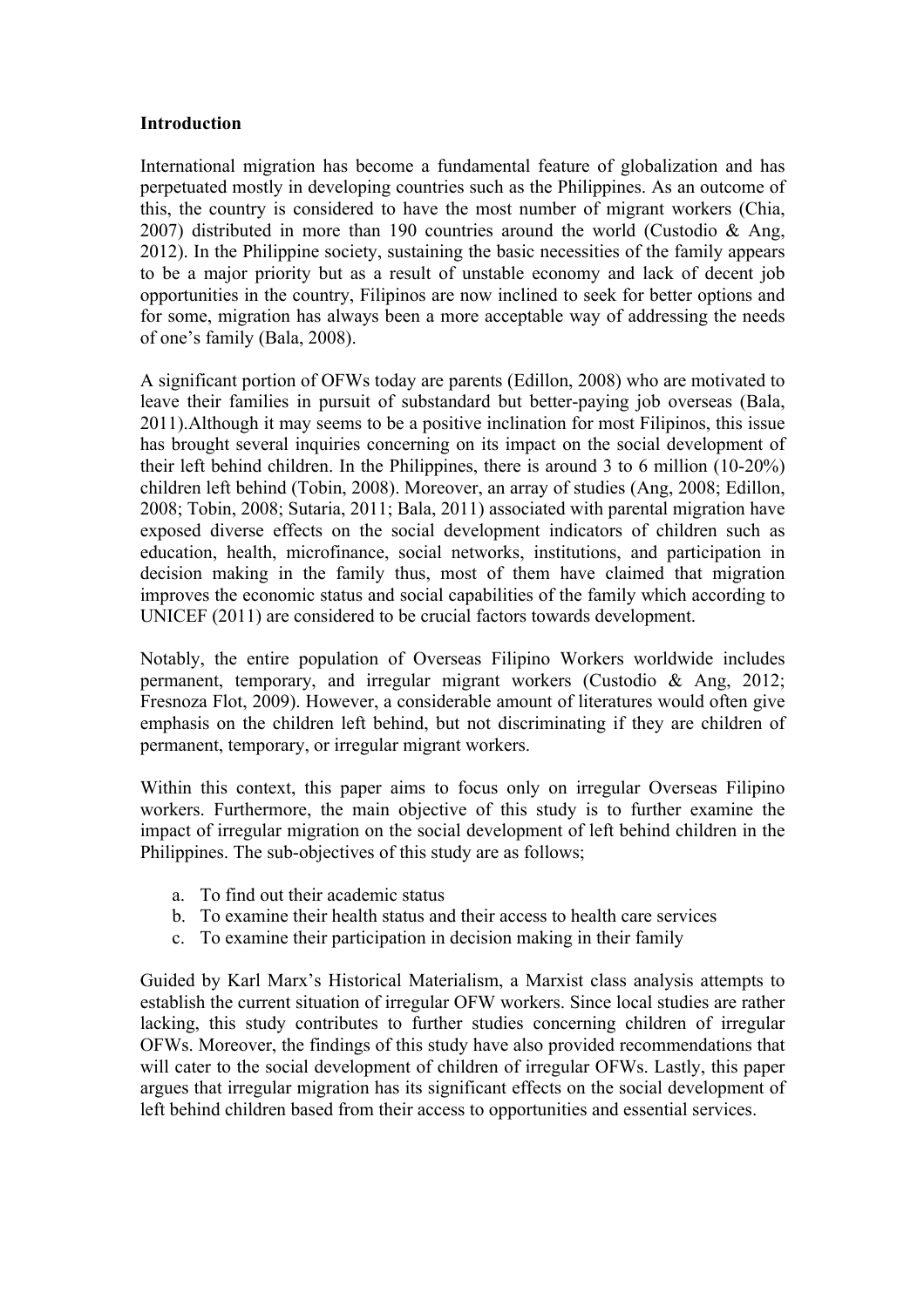# **Studies on the Social Development of Children of OFWs**

The concept of social development is merely broad but it can be understood as the enhancement of well-being and the progressive enrichment of the quality of people's lives (Bautista, 1997). According to Rauniyar and Kanbur (2010), there are four components of social development namely; Human Capital Development, Gender and Development, Social Protection, and Social Capital Development. However, this study specifically focuses on the concepts of Human Capital Development and Social Capital Development.

Human Capital Development refers to access to education, primary health care, and other essential services. On the other hand, Social Capital Development means increasing the opportunity of the poor for participation in decision-making and selfmanaged community services such as in the creation of community-based groups in microfinance, health, and natural resources management. To provide a better grasp on these two concepts, this section will be divided into three different development indicators: Education, Health, and Participation.

# **Education**

A study conducted by Ang (2008) suggests that migration does affect basic education indicators positively. This result is consistent in the improvement in the drop outs, participation and cohort survival rates. However, this effect becomes significant only if the migrant is a female. This claim can be supported by studies from (Mansour et al., 2011; Edillon, 2008; Morooka & Liang, 2009) and they have also pointed out that migration has a positive outcome on the economic mobility of the families left behind thus, it improves the attendance and performance of children in school. However these claims are in contrast with the study of Sutaria (2011) which indicated that while the improved economic status of migrant families has produced more healthy OFW children, the children of migrant mothers did not do as well in school compared to other children. This has implications for the nature of care giving that should be provided children of migrant mothers in order not to dwarf their development and to develop them into citizens ready to face the challenges of the new millennium.

# **Health**

In terms of health, most studies claimed that migration has a negative implication on the psychological well-being of children (Robila, 2011; Hoang & Yeoh, 2012; Smeekens et al, 2012). With this, children of migrant workers are more prone to depression and anxiety due to the absence of the migrant parent especially the mother. On the other hand, children that are living with their parents are found to be psychologically stable. In terms of reproductive health, children of migrant workers tend to be sexually active. In a study conducted by Ramos et al (2010), they found out that children of migrant workers would engage in different risk taking behaviors such as drinking, partying, outing that often makes them susceptible to do sexual activities.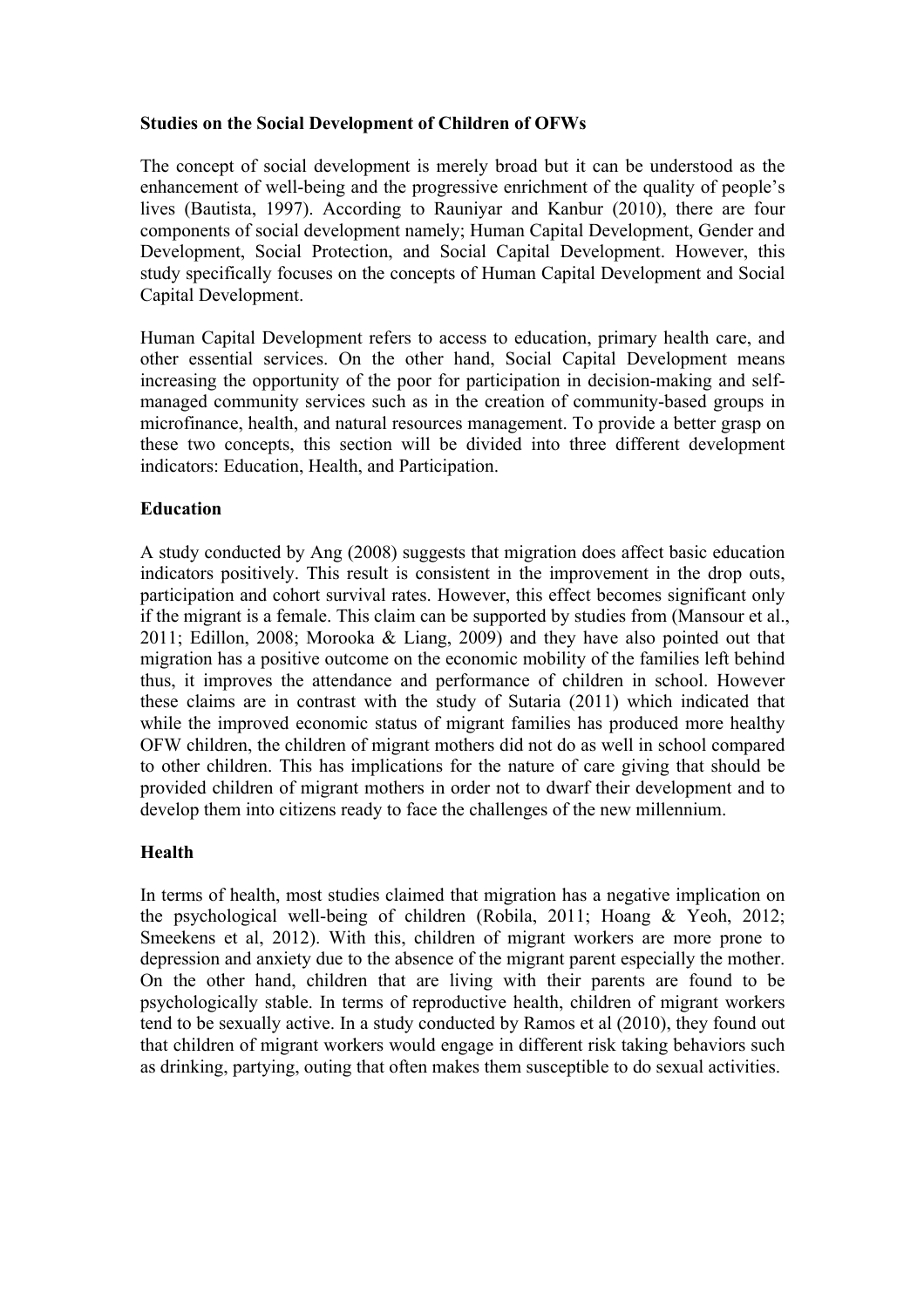# **Participation**

In a study conducted by Edillon (2008), children of OFWs are less likely to participate in family decision making, in the community and organizations compared to children of non-OFW parents. However, this is in contrast with the study of Ang (2008) which indicates that migration increases participation rate of children specifically among secondary students.

Above all, the gathered literature findings on international migration provided a substantial amount of positive and negative claims on the education, health, and participation of left behind children. However, local studies concerning social development of children of irregular OFWs are rather lackingand therefore, this is what the study would like to direct its focus on.

# **Theoretical Lens**

# **Historical Materialism**

The study uses Karl Marx's Historical Materialism in order to provide a theoretical foundation on the nature of Social Development.

Historical materialism studies the most general laws of social development. Significantly, this theory recognizes the role of labour production, people, social classes, social communities, and social consciousness in Social Development (Afanasyev, 1987). In relevance of this theory to the study, a Marxist class analysis attempts to establish the current situation of the irregular migrant workers.

In the context of migrant workers, their entire population worldwide could be classified into three distinct classes namely; permanent, temporary, and irregular migrant workers (Custodio ang Ang, 2012; Fresnoza Flot, 2009). Among those three classes, the irregular migrant workers are considered to be the underprivileged because they earn less and their status reduced their bargaining power with employers compared to permanent and documented workers. Moreover, irregular migrant workers often face numerous structural, bureaucratic, and financial obstacles (Freznosa Flot, 2009) which make their access to opportunities and services limited and which can also greatly affect the social development of left behind children specifically on their education, health, and participation in the decision making in the family.

#### **Conceptual Framework**

This study is guided by Rauniyar and Kanbur's concepts of human capital development and social capital development in order to further examine the impact of irregular migration on the social development of left behind children. Given in this conceptual framework are the different development indicators namely; Education, Health, and Participation in decision-making.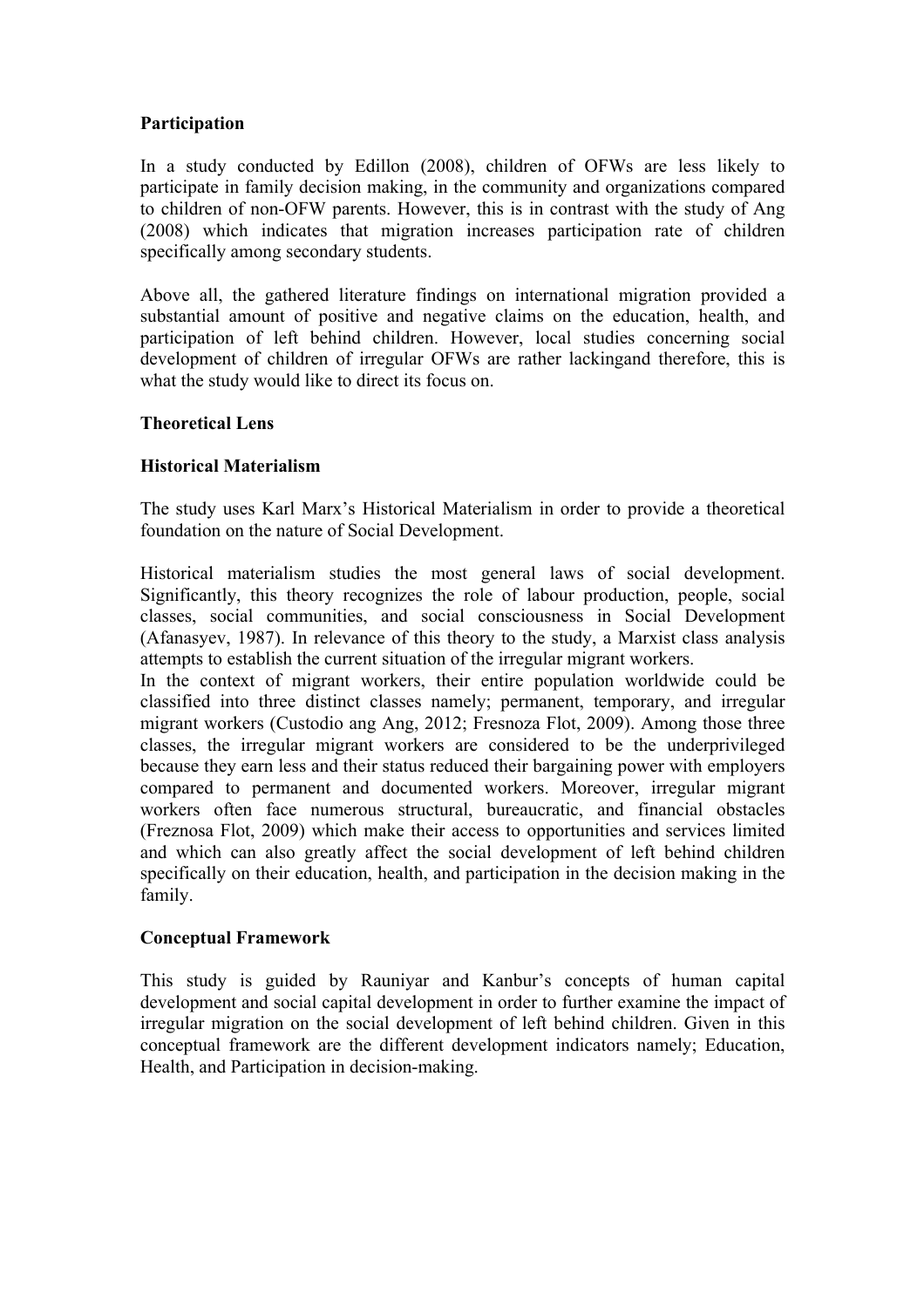

Indicators of Human Capital Development and Social Capital Development based from Rauniyar and Kanbur (2010)

# **Methods and Design**

The method of the study is qualitative and utilizes a narrative approach of presenting the data. Narratives are understood as stories that include a temporal ordering of events and an effort to make something out of those events: to render or to signify the experiences of persons-in-flux in a personally and culturally coherent, plausible manner (Sandelowski, 1991).For the respondents, five children of irregular OFWs were chosen from Manila, Cavite, and Rizal through snowball sampling. Notably, they have successfully met the criteria for the respondents that; (a) they should be within the ages of 13 years old to 25 years old and (b) their parents must be working abroad for two years in above.

As revealed in table 1, the respondents are composed of two males and three females with their age ranging from 14 years old to 24 years old. Educationally, most of them are still in school as high school and college students. One respondent is already a college graduate and was formerly enrolled in a private and secular school. Two respondents are currently enrolled in private and non-secular schools while the rest are enrolled in public and secular schools.

| <b>Indicators</b> |        |   | <b>Frequency Percentage</b> |
|-------------------|--------|---|-----------------------------|
| <b>Sex</b>        | Male   |   |                             |
|                   | Female | 2 | 8.3                         |
|                   | Total  |   |                             |
|                   |        | 3 | 12.5                        |
|                   |        |   | 20.8                        |

#### **Table 1 Socio Demographic Profile of the Respondents**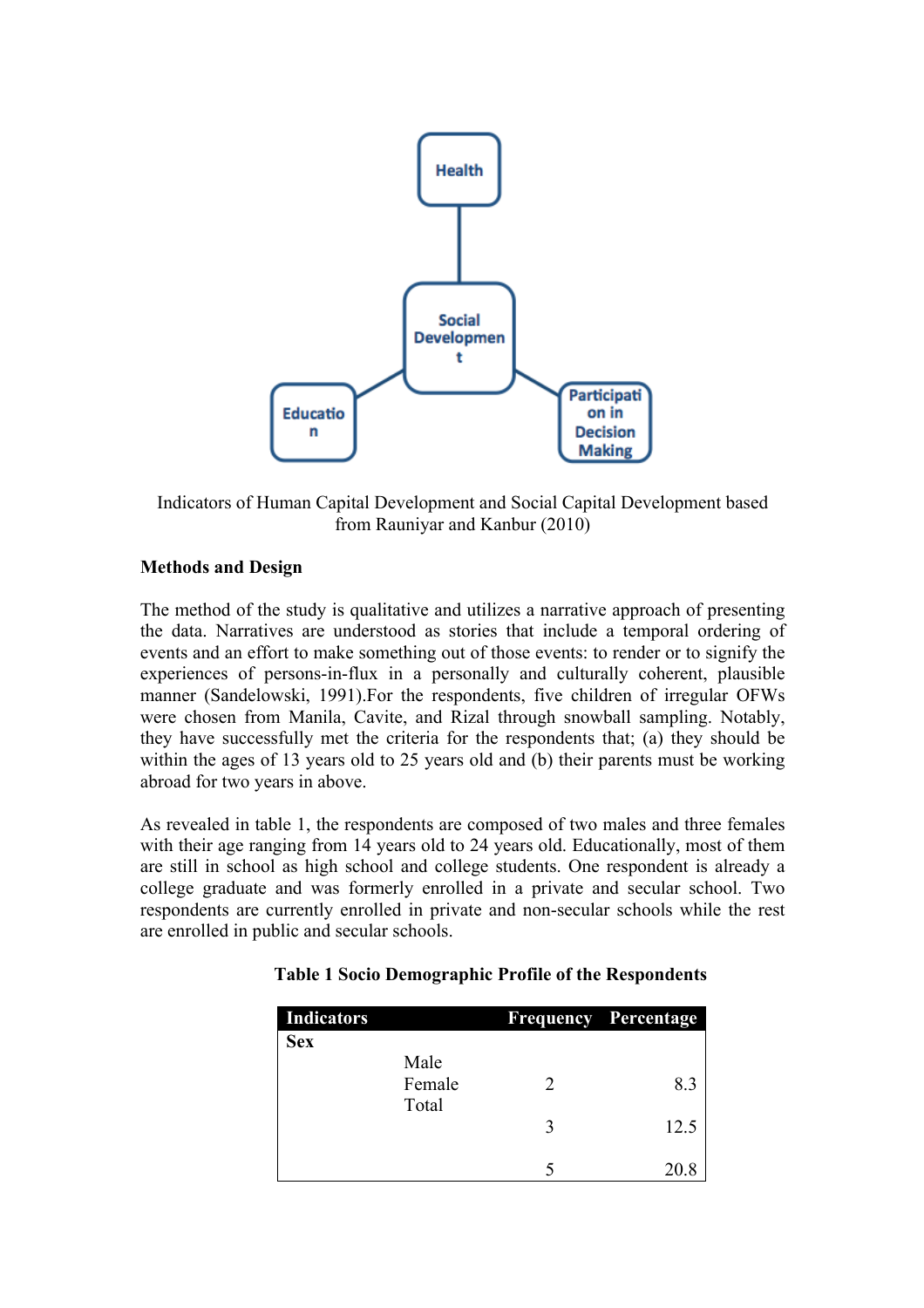| Age                |                                 |                |      |
|--------------------|---------------------------------|----------------|------|
|                    | $14 - 16$<br>17-19<br>$20 - 22$ | $\mathbf{1}$   | 4.2  |
|                    | 22-24                           | 3              | 12.5 |
|                    | Total                           |                |      |
|                    |                                 | $\mathbf{1}$   | 4.2  |
|                    |                                 | 5              | 20.8 |
| <b>Educational</b> |                                 |                |      |
| Level              | Elementary<br>High              |                |      |
|                    | School<br>College<br>Others     | $\overline{2}$ | 8.3  |
|                    | Total                           | $\overline{3}$ | 12.5 |
|                    |                                 |                |      |
|                    |                                 | 5              | 20.8 |
| Type of            |                                 |                |      |
| <b>School</b>      | Public<br>Private<br>Total      | $\overline{2}$ | 8.3  |
|                    |                                 | $\overline{3}$ | 12.5 |
|                    |                                 | 5              | 20.8 |

In table 2, three of the respondents have their mothers as their migrant parent while the two have their fathers. Subsequently, their parents have been working abroad within the course of six years to nine years. In terms of location and work classification, three migrant parents are working in Middle East as unskilled workers while the rest are working in USA and Russia as skilled and semi-skilled workers.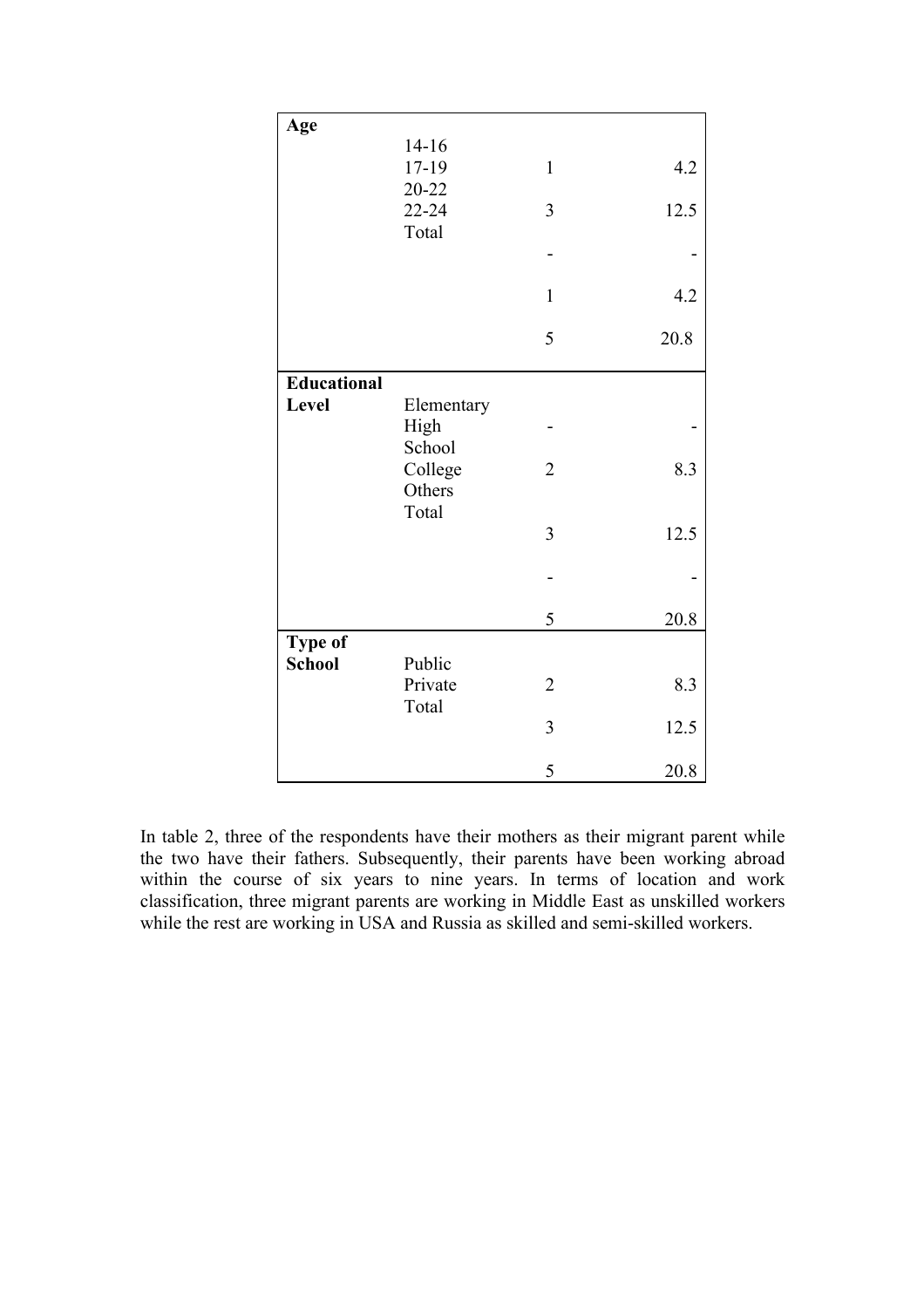| <b>Indicators</b>          |                         | <b>Frequency Percentage</b> |      |
|----------------------------|-------------------------|-----------------------------|------|
| <b>Migrant Parent</b>      |                         |                             |      |
|                            | Father                  |                             |      |
|                            | Mother                  | $\overline{2}$              | 8.3  |
|                            | Total                   | 3                           |      |
|                            |                         |                             | 12.5 |
|                            |                         | 5                           | 20.8 |
| <b>Years of Work</b>       |                         |                             |      |
|                            | $5-6$                   |                             |      |
|                            | $7-9$                   | 3                           | 12.5 |
|                            | Total                   |                             |      |
|                            |                         | $\overline{2}$              | 8.3  |
|                            |                         | 5                           | 20.8 |
| <b>Work Destination</b>    |                         |                             |      |
|                            | Asia                    |                             |      |
|                            | Middle East             |                             |      |
|                            | Europe<br>North America |                             |      |
|                            | Central America         | 3                           | 12.5 |
|                            | South America           | $\mathbf{1}$                | 4.2  |
|                            | Sub-Saharan Africa      |                             |      |
|                            | Australia and Oceania   | $\mathbf{1}$                | 4.2  |
|                            | Ocean                   |                             |      |
|                            | Total                   |                             |      |
|                            |                         |                             |      |
|                            |                         |                             |      |
|                            |                         |                             |      |
|                            |                         |                             |      |
|                            |                         |                             |      |
|                            |                         |                             |      |
|                            |                         | 5                           | 20.8 |
| <b>Work Classification</b> |                         |                             |      |
|                            | Skilled                 |                             |      |
|                            | Semi-Skilled            | $\mathbf{1}$                | 4.2  |
|                            | Unskilled               |                             |      |
|                            | Total                   | $\mathbf{1}$                | 4.2  |
|                            |                         | 3                           | 12.5 |
|                            |                         |                             |      |
|                            |                         | 5                           | 20.8 |

# **Table 2 Respondents' Migration Characteristics of their OFW Parents**

For the data gathering instrument, one on one unstructured interviews were conducted and consisted of open-ended questions that have allowed the respondents to answer adequately. With the consent from the respondents, the interviews were audio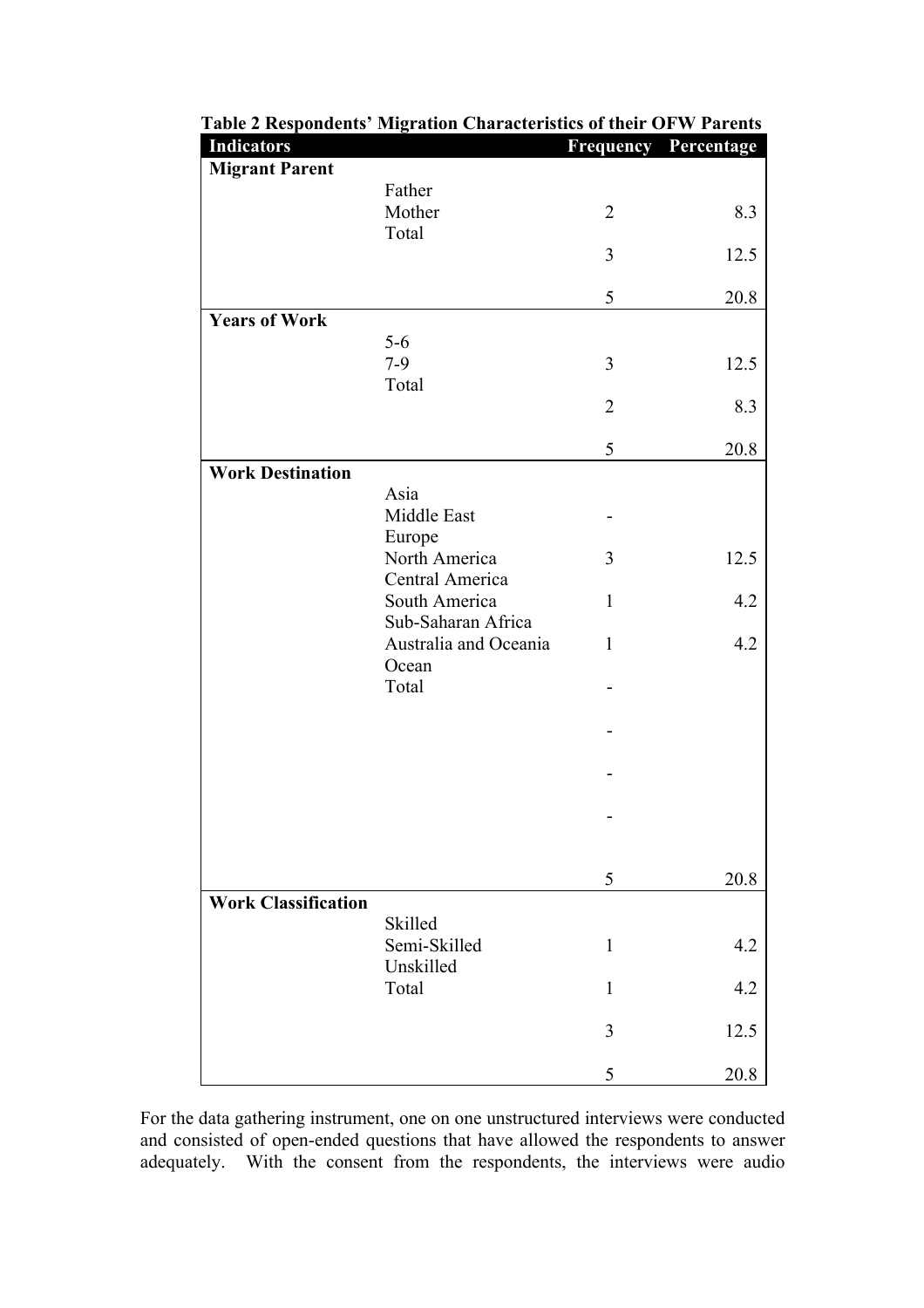recorded for data analysis purposes. Consent forms were also provided for the protection of the anonymity and confidentiality of the respondents.

# **Results**

This section summarizes the life experiences of five children of irregular Overseas Filipino Workers. The data collected from the interviews were thoroughly weaved into five narratives in order to reveal the impact of irregular migration on the social development of the respondents prior to their access to opportunities and essential services specifically on the areas of education, health, and participation in the decision making in the family.

# **Criza**

Criza, 14 years old, is a sophomore high school student from Bacoor, Cavite. Her mother has been working in Dubai as a waitress since when she was 8 years old. She is an only child and unfortunately, her father died when she was still very young. Her aunt assumed the responsibility of being her primary caregiver ever since her mother decided to work overseas.

Criza is an outstanding student in school. She likes Mathematics because she loves solving computations thus; she also recalled how she was awarded as best in math in her class last year. On the other hand, she considers Araling Panlipunan as her least favorite subject because she is not very much fond of doing memorizations. Criza makes it a point to attend her classes regularly in order not to miss a lesson. She is also an active member of their school's dance group and a choir member in their local church. She also mentioned that she admires her teachers from Math and TLE because of the way they facilitate their students. Criza belongs to a small but close-knit class in their school. She was always friendly towards her classmates and she also have a best friend whom she is very close with.

Criza admitted that her mother's remittances from abroad are not merely sufficient to support her tuition fee in school. Criza narrated that when she was still studying in her former school, her mother's remittances could only then afford a small percentage of her school expenses and the rest will then be shouldered by her aunt. Due to the fact that life is hard in the Philippines, her mother would keep reminding her to study very well in order for her to achieve her dreams in the future.

Criza seems to be a healthy child as she stated that she has not been experiencing any health problems for quite some time now. Normally, she seeks for a medical check-up only when she gets sick. Criza stated that if she gets sick, the most common are fever, coughs, colds, but nothing more severe. Criza stated that she maintains her health by eating healthy foods and taking her daily vitamins which she could afford through the aid of her mother's remittances. Her mother always reminds her to take care of herself because they do not have enough money to buy medicines.

As a young child who could be easily tamed by words and promises, her mother explained to her that working abroad would provide her a better life, a chance to study in a private school, and a bright future. As she explained, she eventually accepted her mother's decision to work abroad.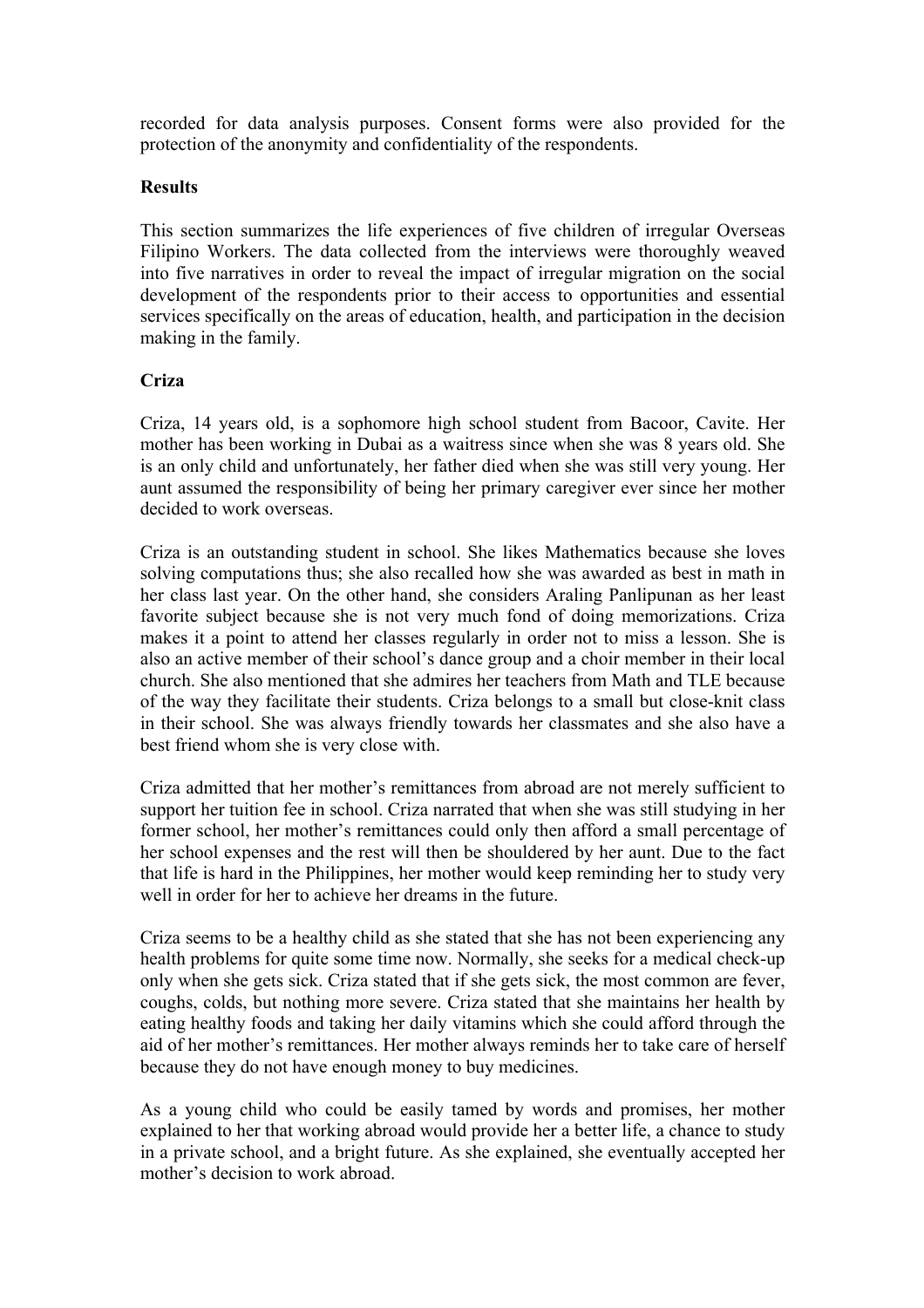Despite of growing up without her parents around, Criza has maintained her close relationship with her mother. She is also very much close and open with her aunt whom she sees as her second mother. At home, whenever there are household decisions or problems that need to be sorted out, her aunt would usually seek for her help and would listen to her opinions. Criza believes that children must also be consulted by their parents when making family decisions in life.

### **Jeric**

Jeric, 18 years old, is currently enrolled in the Alternative Learning System program in Bacoor, Cavite. Due to their family's financial hurdles, his mother decided to work in Riyadh as a dish washer when he was 13 years old and since then, his older sister became their primary caregiver at home. According to him, his father left them for another woman when he was still young and they did not hear from him again ever since.

Before getting into the ALS program, Jeric recalled that his grades during high school were merely problematic which resulted from spending too much time with his friends and randomly skipping classes. However, he mentioned that he likes English because he loves writing essays while his weakness was Science because he was having a hard time most especially when doing a Science module. In ALS, Jeric stated that he is very close with his teachers. When it comes to his classmates, he would treat everyone differently depending on their personality and maturity. Jeric admitted that he is not good terms with some of his classmates but he gladly mentioned that he have friends in class that he can get along with.

Jeric sadly narrated that his mother's remittances from abroad are merely not enough to provide for his needs in school. Financially, his mother's side of the family are entirely dependent of the remittances and other than that, they have no any other source of income. His mother would constantly remind him to study hard and do well in school because it's not easy to work and earn money overseas.

When consulted about his health, Jeric insisted that he is physically well though he had also mentioned his experience with having an ulcer before and how he has not undergone a medical check-up ever since he was young. At that time when he was dealing with his ulcer, he would just drink some sterilized milk and eat biscuits because they cannot afford to seek for a proper medical attention. Currently, his mother's remittances are still not quite enough to sustain their health needs. But fortunately, Jeric is not experiencing any health problems at the moment but his mother would always insist him to stop drinking and to sleep early so that when she gets home, she would see him healthy.

As a child who has been motherless for years, Jeric sadly admitted that he had developed a feeling of resentment towards his mother. He stated that sometimes he would feel mad when their mother cannot send them money back home whenever they need it. Aside from his mother, Jeric also described his relationship with his siblings especially with his older sister as somewhat problematic ever since they were still young.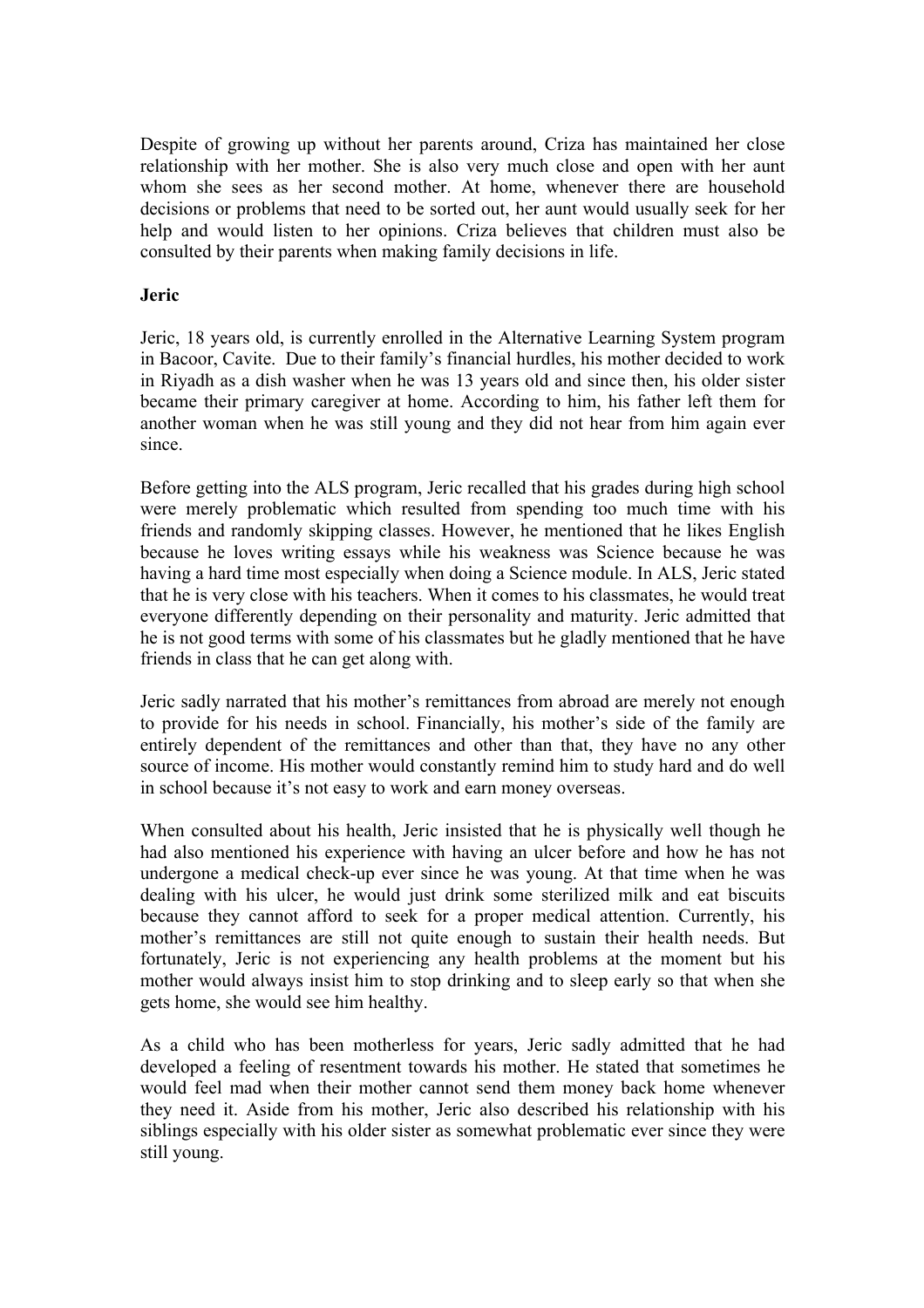When asked about his opinion towards his mother's decision to work abroad, Jeric admitted that he was not in favor of it because for him, it's not easy to grow up without a mother around. Jeric deeply expressed his great longing for her mother's care and support. Jeric felt angry when his mother did not explain to him why she suddenly needs to work abroad and instead, she just promised them that she would send them money in order for them to buy the things that they want.

In terms of family decisions, Jeric does not usually join or voice his opinions out because he feels that no one tends to listen but for him, it is important in order to be called a member of the family.

#### **Jon**

Jon, 19, is a senior college student from Manila. His father started working in United States as a watch technician when he was 13 years old. He is the youngest son in the brood of 4.

Since high school, Jon is an academic achiever as he had already received numerous awards from actively participating in different organizations. He also recalled that he graduated in high school with academic distinctions. At present, he is taking up Bachelor of Arts in Sociology in a prestigious university in Manila. Aside from that, he is also an active member of their school organization since junior year. When asked about his current academic performance, he admitted that his last semester grades were way better compared to his recent grades because he had primarily directed his attention on his responsibilities with his organization and on his thesis.

In regards with school subjects, he profoundly expressed his interest for History and anything that falls under Humanities; specifically Art Appreciation and Literature. Jon loves reading history books and he can thoroughly express his self through aesthetics. But then, he also had his academic weakness just like any other students especially when it involves Mathematics. In terms of school attendance, he professed that at times he is absent in class due to his unorganized schedule and constant lack of sleep.

In school, Jon described his relationship with his professors as solely professional. However, he expressed his appreciation towards his professors who are very much passionate and dedicated in teaching. On the other hand, he also mentioned a professor that he is not in good terms with. As for his classmates, he stated that his relationship with them is okay as he could interact with them inside the classroom. He also have friends in school.

When asked about his father's remittances, Jon explained that the shoulder of the money is not their tuition fee but rather, their monthly house dues. He explained:

In regards with his health, Jon said that he is physically okay yet he mentioned that his asthma came back when he was in freshman year. He also admitted that he has not undergone an executive check-up in his whole life though it is one of his mother's perks from work.

However, he recalled that he was rushed in the hospital when he was 7 years old because of dengue fever. For Jon, his father's remittances are not doing any help in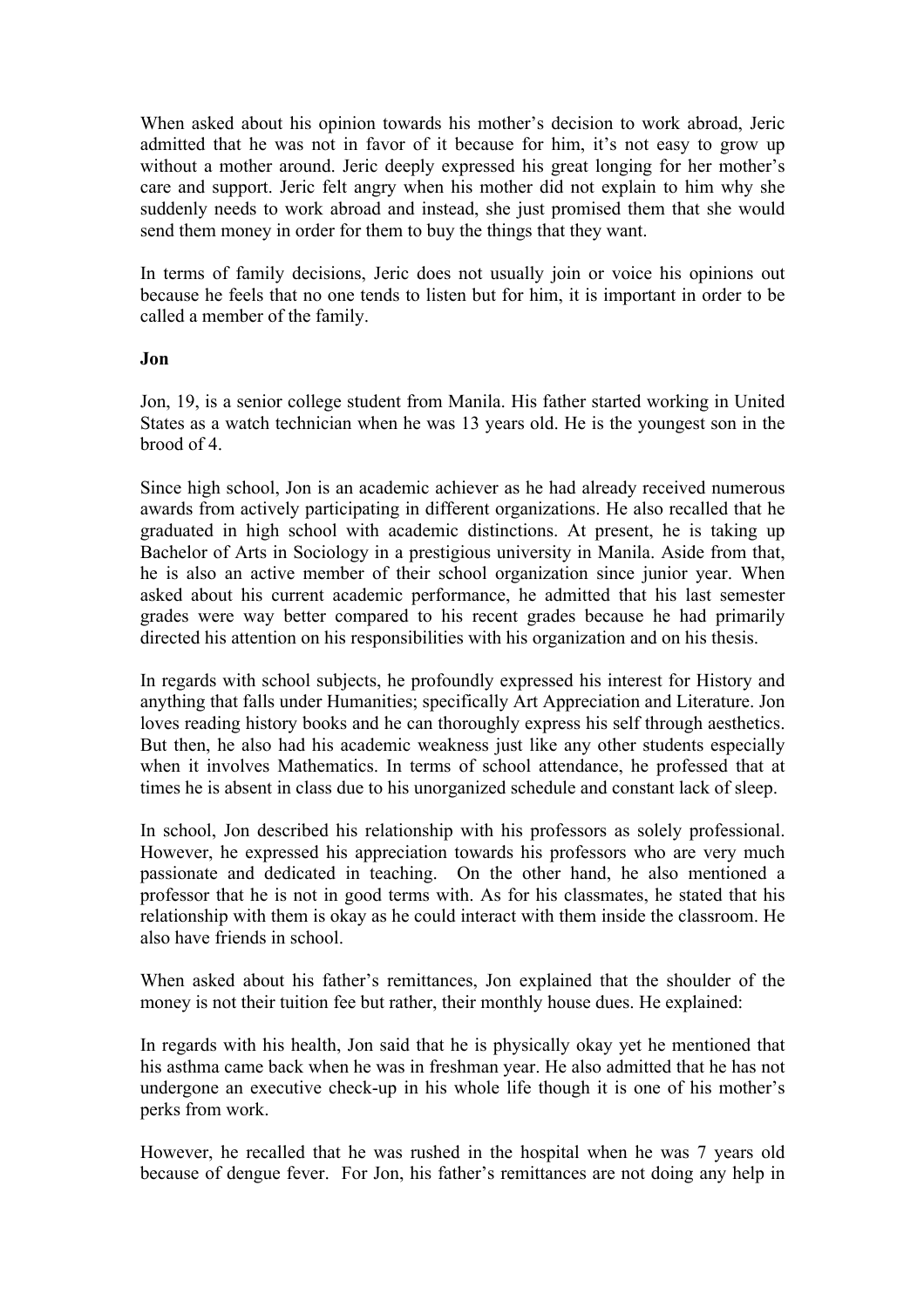maintaining their health because his mother also happens to be the one who shoulders it aside from their education and other expenses.

Despite of the relatively great distance, Jon has maintained his good relationship and communication with his father with the help of the internet. However, he admitted that until now, he is still not in favor of his father's decision to work abroad because he worries about his father's health very much.

Just like with his father, Jon is also very close with his mother whom he often shares his life stories to. However being the youngest in the family, Jon admitted that he is slightly distant towards his siblings because of their great age gap.

Jon admitted that his parents do not usually listen to him when he tries to voice out his opinions regarding family decisions.

For Jon, he believes that his parents should also take into consideration his opinions about family decisions in life because he is a member of the family and he is knowledgeable enough to know what is right from wrong.

# **Gabrielle**

Gabrielle, 20, is a journalism student from Cainta, Rizal. She was 11 years old when her mother decided to leave their family in order to work in Kuwait as a domestic helper. Throughout her college life, Gabrielle is a consistent president's lister since her freshman year and she attends her classes regularly. Now that she is already in her senior year, she stated that school is much easier for her because they are now primarily more focused on writing subjects. Then again, just like everyone else, she also mentioned that she hates Mathematics. In school, Gabrielle admitted that she is currently not involved in any of their organizations because she wants to focus more on her studies.

As a student, Gabrielle is close with some of her professors because at times, she and her friends get to hang out with them. She also regarded them as her favorite professors from her news writing class. Inside the classroom, she is very much okay with her classmates. She have a barkada in school and at the same time, she also revealed that she have enemies. When it comes to her education, Gabrielle stated that her tuition fee in school is cheaper unlike any other universities/colleges and her father is usually the one who provides for it.

When it comes to giving advices, her mother would always tell her to study well so that her efforts to work overseas would not be put into waste.

Gabrielle is physically well and so far, she does not have any health problems. She sees to it that she gets a medical check-up regularly.

She recalled that when she was 3 years old, she had undergone a kidney reimplementation wherein a tube was placed in her kidney. However, her kidney problems did not end there and it continued to occur until she reached her elementary years. At present, she maintains her health by lessening her intake of sodium and soft drinks. She also added that through her mother's remittances from abroad, she can afford to get her regular check-up and her daily dose of vitamins. As she explained,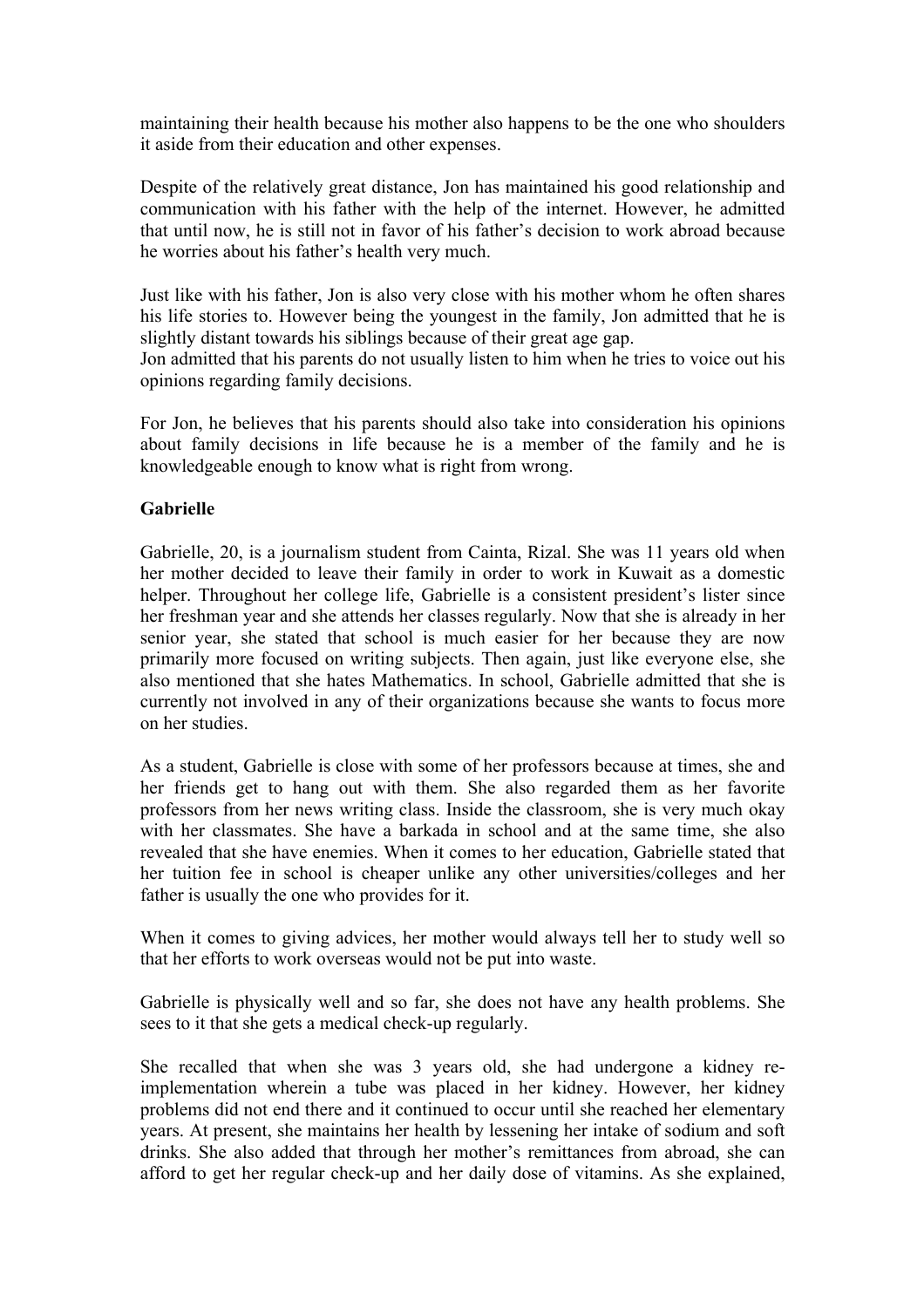her mother prioritizes their health very much and she would always remind her to stay away from anything that could harm her health and to never tire herself too much. Despite of the fact that she had spent the rest of her teenage years without her mother, Gabrielle insisted that she is still close and in good terms with her just like how she is close with her father and her siblings. As she explained the reason behind her mother's decision to work abroad:

At home, Gabrielle does not express her thoughts and opinions that often though for her, she believes that parents should also consult their children about family decisions in life.

# **Lovely**

Lovely, 24, is a college graduate from Manila. She was 16 years old when her father decided to work in Russia as an Electrical Engineer. She is the eldest daughter in the family.

Lovely earned a degree in Computer Science in an ICT university in Manila. She recalled that during her college days, she had no problems with her grades and she did not incur any failing marks. She mentioned that she likes Computer because she can easily apply it in her course while the least was Mathematics because she admitted that she is having a hard time dealing with numbers and computations. Lovely was also a working student during college and according to her, she was able to support her needs in school without asking her parents for allowance. Fortunately, her part time job did not affect her studies and with the support of her friends, she was still able to attend her classes regularly. In school, she was always friendly towards her teachers and her classmates.

When her father became an irregular OFW in Russia, looking for a decent job became completely difficult. His father's remittances could only then afford her tuition fee and as a result, her other sibling was forced to stop attending school.

Lovely is fortunately a healthy person. She believes that getting a regular check-up is not really necessary because for her, it costs a lot of money. However, back when she was in college, she had experienced some health problems such as fever, flu, and pneumonia. Interestingly, she mentioned that she was never brought in the hospital because of a severe illness. For her family, there are more important things to prioritize rather than health.

When asked about her relationship father, Lovely admitted that she belongs to a broken family. As compared to her father, she is much closer with her mother whom she tells all of her problems to and the same goes for her younger siblings. She also mentioned that aside from them, they also have some relatives staying in their home which for her is really hard because they lack some sense of privacy.

Lovely narrated that she was in school at the time her father suddenly left without providing her any further explanations. She was so upset with her father for leaving without them knowing but eventually, she had accepted it because her father never failed fulfilling his obligation towards them.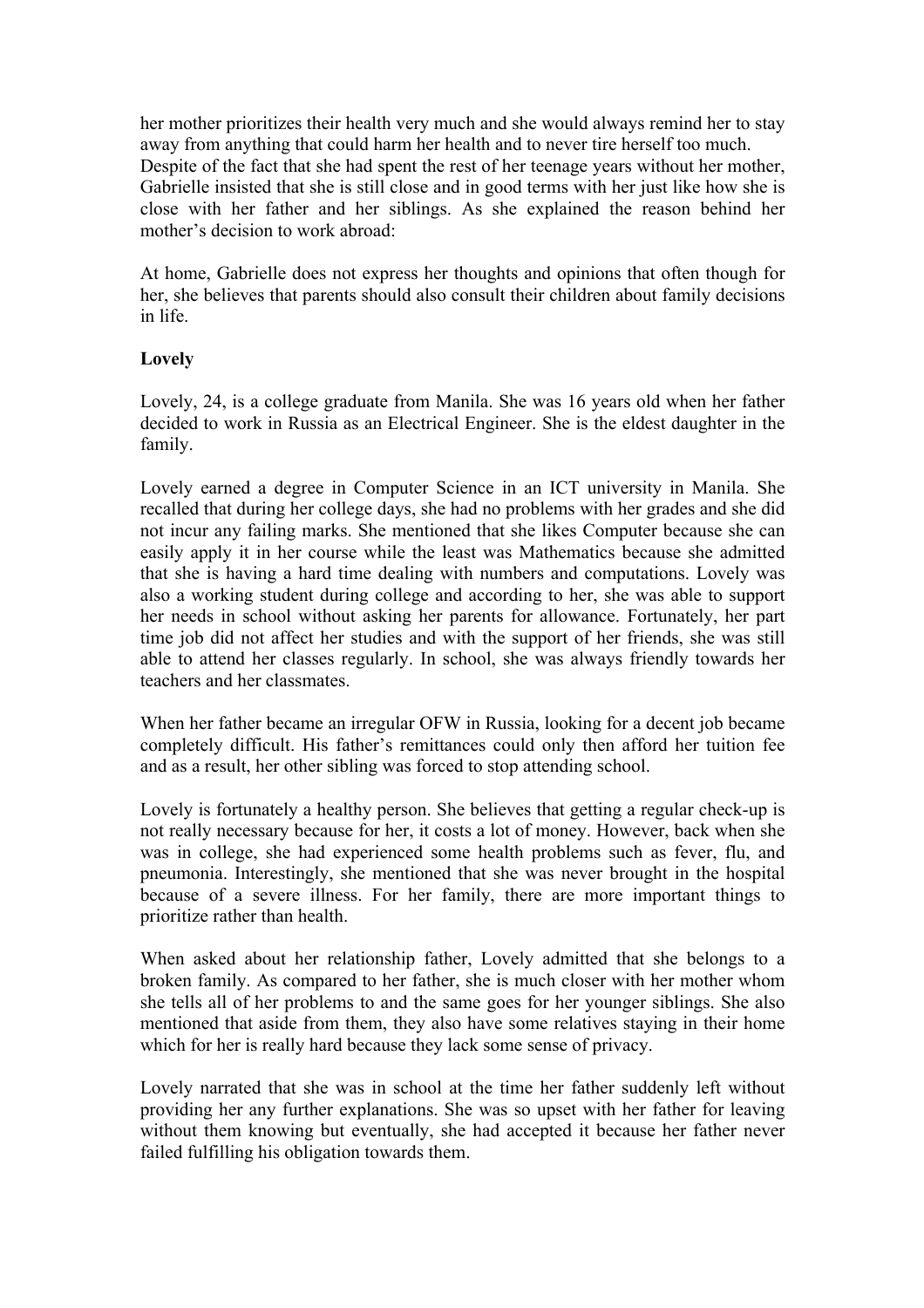When it comes to family decisions, her mother is more open and amiable towards her opinions rather than her father who likes to put all things under his control. For Lovely, parents should also turn to their children in sorting out family matters.

# **Discussion**

The prevalence of international migration in the Philippines brought about by globalization mirrors the present economic condition of the country wherein Filipinos often deals with the difficulty of pursuing a decent job and sustaining the basic necessities of the family. Due to the financial gains that can be accumulated from working overseas, most Filipinos considered migration as an avenue for acquiring the quality life that they desire for their families and children left behind.

Based from the narratives on education, this study found out that children of irregular OFWs have a positive academic status which stem from getting good grades, consistent school attendance and establishing a good rapport towards their teachers and classmates. According to Alunan Melgar & Borromeo (2012), the children's peer group, school, and community provide a sense of belongingness while both the school and community foster positive involvement for the children. However, it is also observed that children of irregular OFWs experience delays in paying their tuition fee and other needs in school significantly whose parents are unskilled workers abroad because the amount of remittances that they receive back home could only then cover a limited proportion of their school expenses. In the context of children of irregular OFWs, the financial gains that they accumulate from their parents' remittances significantly depend upon the work classification and the status of their parents abroad.

In accordance with health, it is observed that children of irregular OFWs are physically stable at present yet they also have a history of health problems. In addition, these children only seek for proper medical attention when they experience some health problems because they think that getting a regular check-up is not merely necessary hence, it will only cost them a lot of money. This suggests that their access to health care services is rather limited and as claimed by Edillon (2008), the economic advantage resulting from the presence of an OFW parent does not seem to have altered health-seeking behaviour, which remains poor. In general, visits to the doctor and dentist are event-conditioned, meaning that an individual only seeks health care when he or she becomes ill.

When it comes to family decisions, this study found out that children of irregular OFWs are less likely to participate and express their opinions when sorting out family related matters and this was proven by Edillon (2008) who pointed out that most children of OFWs do not feel that they have active participation in the decisionmaking in the family. Moreover, this study found some factors that could significantly affect the way children perceive and participate in the decision making in the family such as the age gap between family members and the relationship that they have with them.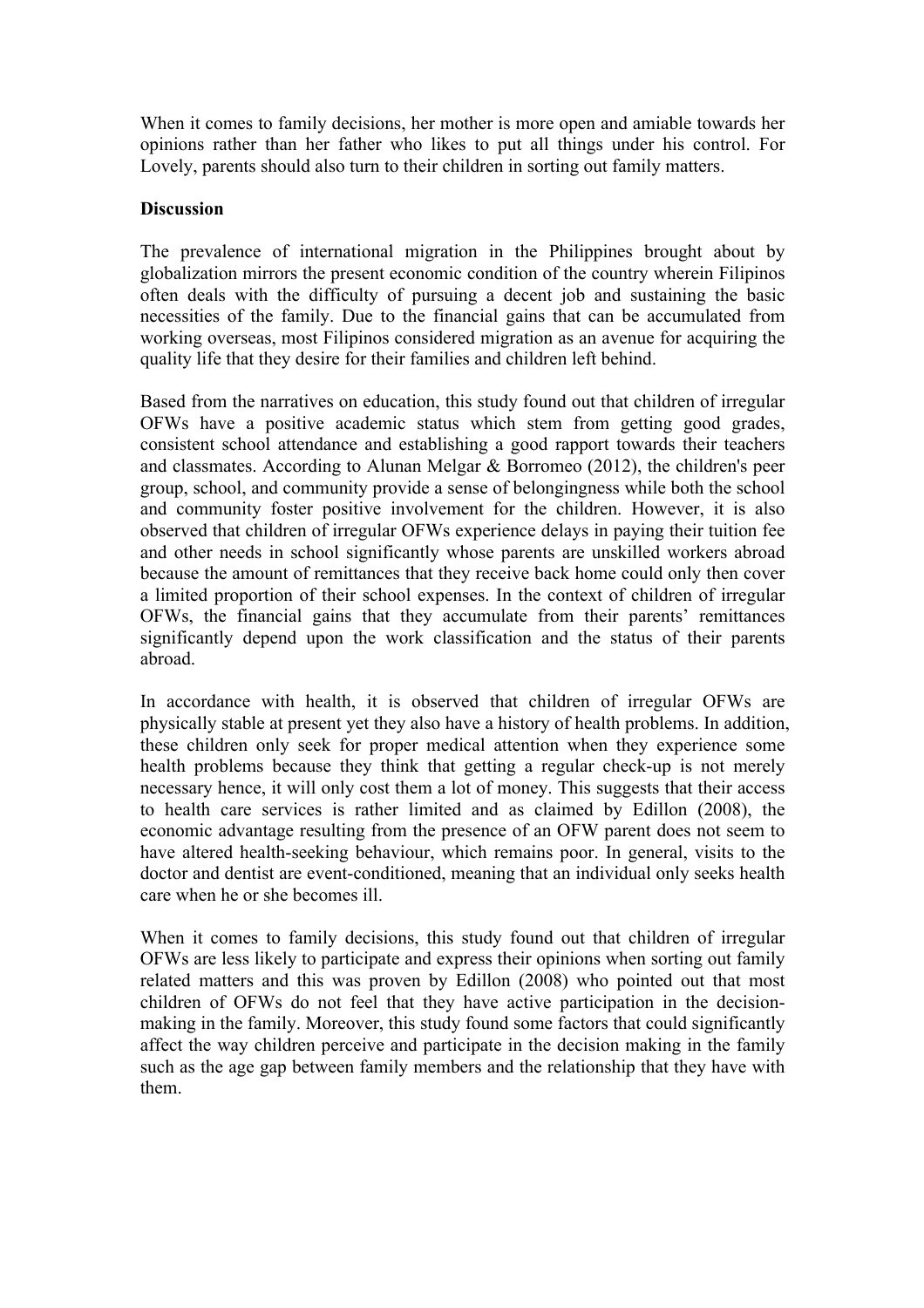# **Conclusion**

This study concludes that irregular migration has its significant effects on the social development of left behind children prior to their access to opportunities and essential services which are in line with education, health, and participation in the decision making in the family. It is figured out in this study that the social development of children of irregular OFWs is greatly influenced by the status and work classification of their parents abroad wherein children whose parents are considered to be unskilled workers often experience delays and problems in their access to education, health care services and the way they perceive and participate in the decision making in the family as compared to children whose parents are skilled and semi-skilled workers overseas.